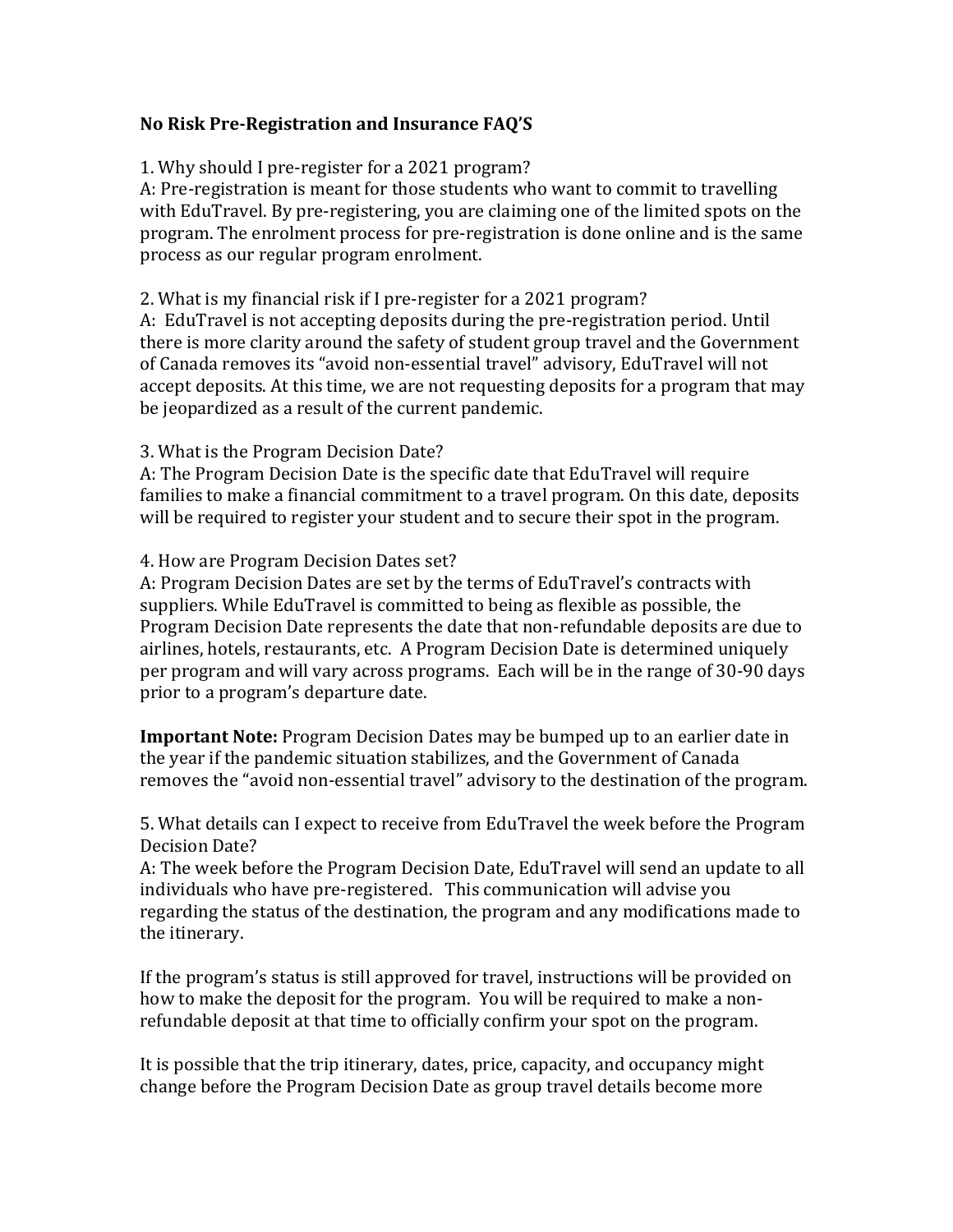available as the trip departure date approaches. These details will be provided before the Program Decision Date, and before a financial deposit is due.

6. What decision do I have to make on the Program Decision Date? A: On the Program Decision Date, you will have to decide if you want to forfeit your spot in the program, or secure your spot by making a non-refundable deposit.

# 7. What is my financial risk after the Decision Date?

A: EduTravel will be enrolling all students that have made a deposit on or after the Program Decision Date into the Manulife Premium Protection Plan found here. This insurance policy is the most comprehensive policy that EduTravel was able to source in the current insurance market. Under this plan, individuals may cancel their spot for any of the unforeseen reasons covered in the policy to receive  $100\%$  of their trip fees refunded (please note that the trip fees do not include the cost of the insurance coverage).

For any reason not listed as covered, the Manulife plan allows families to Cancel For Any Reason (no documentation or evidence required) more than 7 days before the trip departs to receive a refund of up to 80% of the trip fees paid.  $**$  The cost of the insurance premium is 100% non-refundable.

Trip deposits made to EduTravel on or after the Program Decision Date are nonrefundable by EduTravel. Any cancellations after the Program Decision Date will require a claim to be submitted to the insurance company for a full or partial refund of trip fees (cost of the insurance premium is non-refundable).

8. What types of cancellation does the insurance policy cover? A: The full Manulife Premium Protection Plan can be found here. Cancellations for unforeseen and permitted reasons will be eligible for a 100% refund of the trip fees less the cost of the insurance premium.

Reasons that are not covered are eligible for refunds of up to 80% of trip fees, excluding the cost of the insurance premium, as long as cancellations are made in writing to EduTravel 7 days or more prior to the trip's departure.

If you wish to cancel your spot for a non-covered reason 24 hours to 6 days prior to the trip's departure, up to 80% of the trip fees (excluding the cost of the insurance premium) are covered up to a maximum of \$2,500.

Non-covered reasons are not refundable within 24 hours of the trip's departure.

9. What if the trip is approved to proceed but I am not comfortable sending my student or have changed my mind?

A: The Manulife policy permits families to Cancel For Any Reason; no evidence or documentation is required. In these cases, up to 80% of trip fees (excluding the cost of the insurance premium) is refundable if cancelled more than 7 days prior to